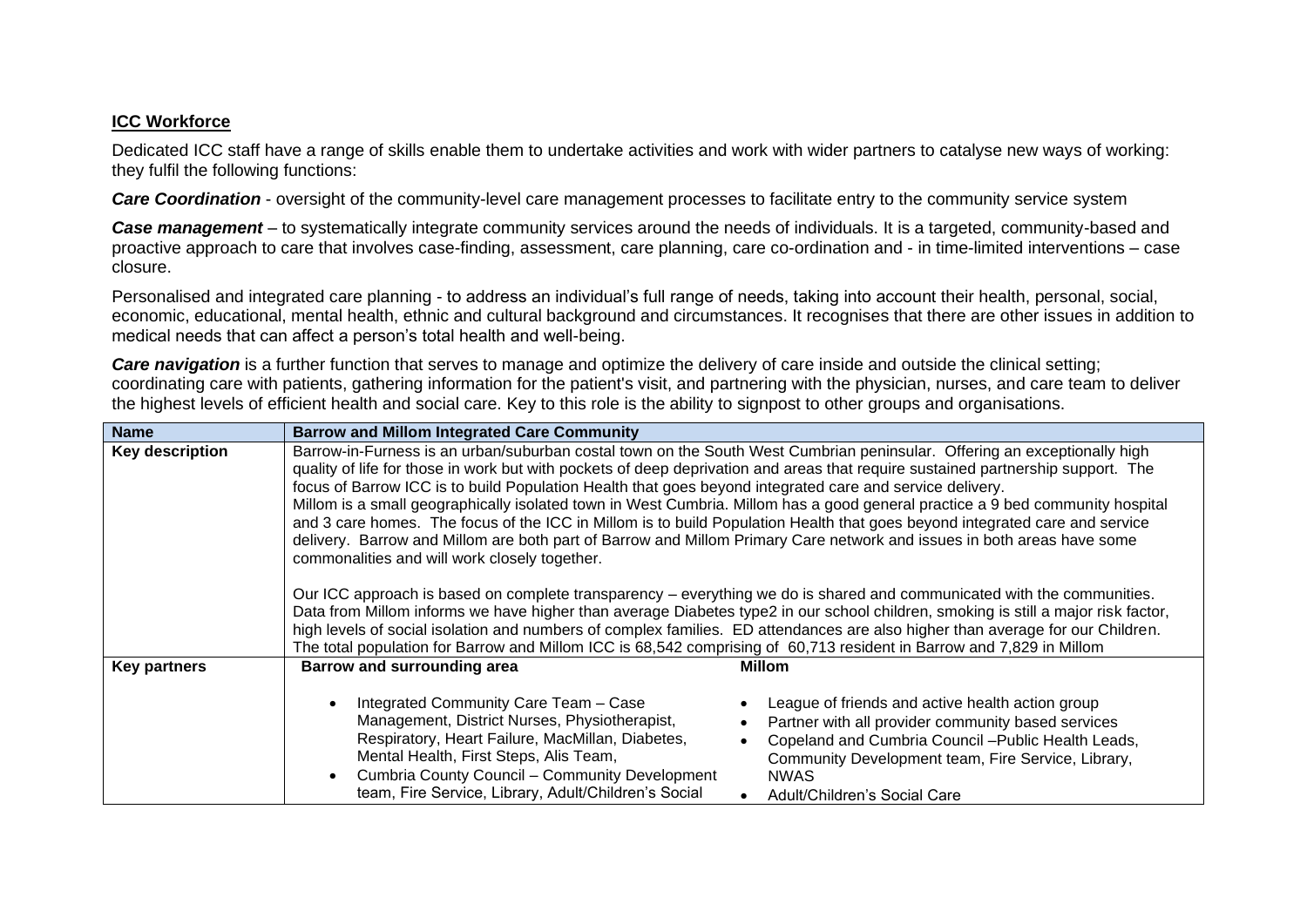| <b>Name</b>                                         | <b>Barrow and Millom Integrated Care Community</b>                                                                                                                                                                                                                                                                                                                                                                                                                                                                                                                                                                                                                                                                                                                                |                                                                                                                                                                                                                                                                                                                                                                                                                                                                                                                                                                                                                                                                                                                                                                               |
|-----------------------------------------------------|-----------------------------------------------------------------------------------------------------------------------------------------------------------------------------------------------------------------------------------------------------------------------------------------------------------------------------------------------------------------------------------------------------------------------------------------------------------------------------------------------------------------------------------------------------------------------------------------------------------------------------------------------------------------------------------------------------------------------------------------------------------------------------------|-------------------------------------------------------------------------------------------------------------------------------------------------------------------------------------------------------------------------------------------------------------------------------------------------------------------------------------------------------------------------------------------------------------------------------------------------------------------------------------------------------------------------------------------------------------------------------------------------------------------------------------------------------------------------------------------------------------------------------------------------------------------------------|
|                                                     | Care, Park View Nursing Home, HAWCs,<br>Reablement Team, Active Barrow<br><b>Barrow Borough Council</b><br>$\bullet$<br><b>Barrow Police</b><br><b>BAE Systems</b><br>$\bullet$<br><b>Furness Carers</b><br>The Well/MIND/Unity<br><b>Women Community Matters</b><br>Love Barrow Families<br><b>Furness Homeless Shelter</b><br>Many 3rd sector and community agencies<br><b>Cumbria Voluntary Services</b><br>Frailty - falls pilot, MDT (consultant now engaged)<br>Many other 3rd sector agencies                                                                                                                                                                                                                                                                              | <b>Care Homes</b><br>$\bullet$<br>Mind<br>$\bullet$<br>Community Voluntary groups<br>Age UK<br><b>Primary &amp; Secondary Schools</b><br>3rd sector agencies<br>Millom Alliance Community health action group                                                                                                                                                                                                                                                                                                                                                                                                                                                                                                                                                                 |
| Key areas addressed /<br>achievements in<br>2019-20 | <b>Barrow and surrounding area</b><br>Respiratory - Support Hub, Respiratory MDT now fully<br>inclusive across Barrow/Millom (MBRN)<br>Dementia Hub<br>$\bullet$<br>Egerton Court Hub - addressing mental health &<br>substance misuse<br>Frailty MDT's well established with support from local<br>Geriatricians<br>Population Health Management - Severe & Enduring<br>$\bullet$<br>Mental Health pilot<br>Mental Health - MDT's, Thriving Business Thriving<br>$\bullet$<br>Community<br>Community Integration - Ormsgill & Barrow Island<br>$\bullet$<br>Children & Young People - link in with FESP &<br>substance misuse for KS2, Sexual Health Education into<br>all secondary schools in Furness (apart from one)<br>Health Coaching for Partners - The Well, Mind & Life | <b>Millom</b><br>Living Well - soft exercise facility developed within<br>$\bullet$<br>community settings/ hospital to support frail elderly<br>Monthly education sessions - at risk groups<br><b>CVD/Diabetes</b><br>Peer-led community based Mental Health support - Peer<br>Led Hope and Cope Bereavement support<br>Closing the gap - continued targeted Interventions<br>such as Health checks with our farming community and<br>children and young people<br>Population Health Management tools - deep dive into ED<br>data<br>Support to HAWC development of surgeries within<br>Millom<br>Anticipatory care planning for those at risk of admission<br>$\bullet$<br>Re-launch of "Around the Combe" - community<br>managed publication supporting Well Being and Good |